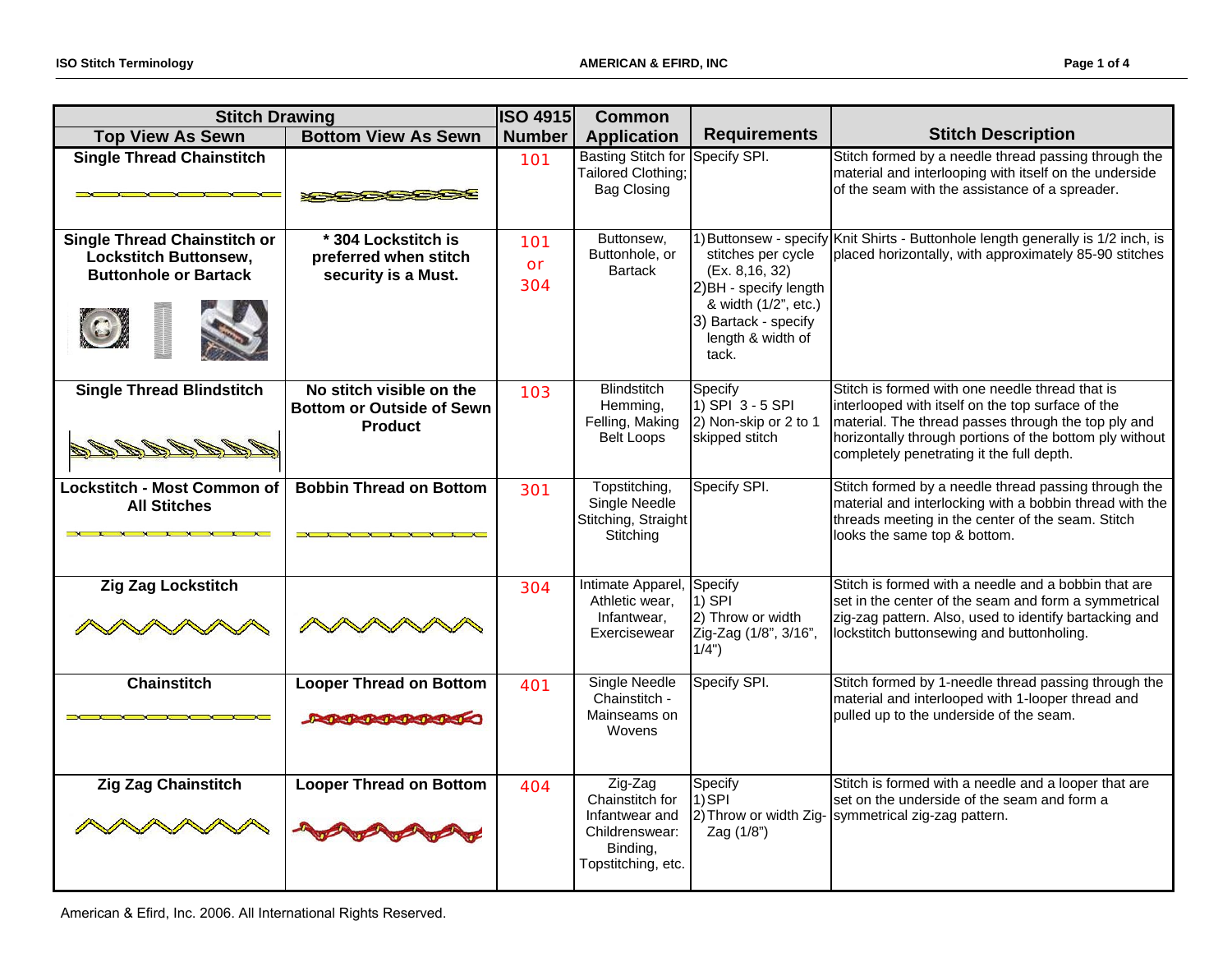| <b>Stitch Drawing</b>                                                                               |                                                                                     | <b>ISO 4915</b> | <b>Common</b>                                                                                  |                                                                                        |                                                                                                                                                                                                                                                                         |
|-----------------------------------------------------------------------------------------------------|-------------------------------------------------------------------------------------|-----------------|------------------------------------------------------------------------------------------------|----------------------------------------------------------------------------------------|-------------------------------------------------------------------------------------------------------------------------------------------------------------------------------------------------------------------------------------------------------------------------|
| <b>Top View As Sewn</b>                                                                             | <b>Bottom View As Sewn</b>                                                          | <b>Number</b>   | <b>Application</b>                                                                             | <b>Requirements</b>                                                                    | <b>Stitch Description</b>                                                                                                                                                                                                                                               |
| 2 Needle Bottom Coverstitch<br><b>No. 1989</b> - No. 1989 - No. 1989 - No. 1989<br><b>XXXXXXXXX</b> | <b>Looper Thread on Bottom</b>                                                      | 406             | Hemming,<br>Attaching, Elastic, 1)<br>Binding,<br>Coverseaming,<br><b>Making Belt</b><br>Loops | Specify<br>Needle spacing<br>(1/8", 3/16", 1/4")<br> 2)<br>SPI                         | Stitch formed by 2-needle threads passing through the<br>material and interlooping with 1-looper thread with the<br>stitch set on the underside of the seam. Looper thread<br>interlooped between needle threads providing seam<br>coverage on the bottom side only.    |
| <b>3 Needle Bottom Coverstitch</b><br>x x x x x x x x x x<br>Y Y Y Y Y Y T                          | <b>Looper Thread on Bottom</b>                                                      | 407             | <b>Attaching Elastic</b><br>to Men's & Boys<br>Knit Underwear                                  | Specify<br>Needle spacing<br>l1)<br>(1/4")<br> 2)<br><b>SPI</b>                        | Stitch formed by 3-needle threads passing through the<br>material and interlooping with 1-looper thread with the<br>stitch set on the underside of the seam. Looper thread<br>is interlooped between needle threads providing seam<br>coverage on the bottom side only. |
| 2 Needle Chainstitch with<br><b>Cover Thread</b>                                                    | <b>Looper Thread on Bottom</b><br>1-454545454545454<br><b>BOSTOS BOSTOS COMPANY</b> | 408             | <b>Attaching Pocket</b><br>Facings to Jeans<br>& Chino Casual<br>Pants                         |                                                                                        | Stitch formed by 2-needle threads passing through the<br>material and interlooping with 2-looper threads with<br>the stitches set on the underside of the seam. A top<br>spreader thread is interlaced on the top side of the<br>seam between the two needle threads.   |
| 2 Thread Overedge                                                                                   | Single "purl" on Edge<br><u>AAAAAAAAA</u>                                           | 503             | Serging &<br>Blindhemming                                                                      | Specify<br>Width Bite (Ex.<br>$\vert$ 1)<br>$1/8$ ", $3/16$ ", $1/4$ ")<br>SPI.<br>(2) | Stitch formed by 1-needle thread and 1-looper thread<br>with purl on edge of seam for serging or<br>blindhemming ONLY.                                                                                                                                                  |
| 3 Thread Overedge<br><u>N N N N N N N N N N N N</u>                                                 | <b>Common Overedge Stitch</b><br><b>MAAAAAAAAAAA</b>                                | 504             | Single Needle<br>Overedge<br>Seaming                                                           | Specify<br>Width Bite (Ex.<br>1)<br>$1/8$ ", $3/16$ ", $1/4$ ")<br>SPI.<br>(2)         | Stitch formed with 1-needle thread and 2-looper<br>threads with the looper threads forming a purl on the<br>edge of the seam. For overedge seaming and serging.                                                                                                         |
| 3 Thread Overedge<br><b>BAARAARAAN</b>                                                              | Double "purl" on Edge<br><b>ALAMA ALAMA</b>                                         | 505             | Serging with<br>Double purl on<br>Edge                                                         | Specify<br>1) Width Bite (Ex.<br>$1/8$ ", $3/16$ ", $1/4$ ")<br>(2)<br>SPI.            | Stitch formed with 1-needle thread and 2-looper<br>threads with the looper threads forming a double purl<br>on the edge of the seam for serging ONLY.                                                                                                                   |
| <b>Mock Safety Stitch</b>                                                                           | 2 Needle Overedge                                                                   | 512             | <b>Seaming Stretch</b><br>Knits, Wovens                                                        | Specify SPI.                                                                           | Stitch formed with 2-needle threads and 2 looper<br>threads with the looper threads forming a purl on the<br>edge of the seam. 512 - right needle only enters the<br>upper looper loop. Stitch does NOT chain-off as well<br>as 514 Stitch                              |
| 2 Needle 4 Thread Overedge                                                                          | 2 Needle Overedge                                                                   | 514             | <b>Seaming Stretch</b><br>Knits, Wovens                                                        | Specify SPI.                                                                           | Stitch formed with 2-needle threads and 2 looper<br>threads with the looper threads forming a purl on the<br>edge of the seam. 514 – both needles enter the upper<br>looper loop. Preferred over 512 Stitch because it<br>chains-off better.                            |

American & Efird, Inc. 2006. All International Rights Reserved.